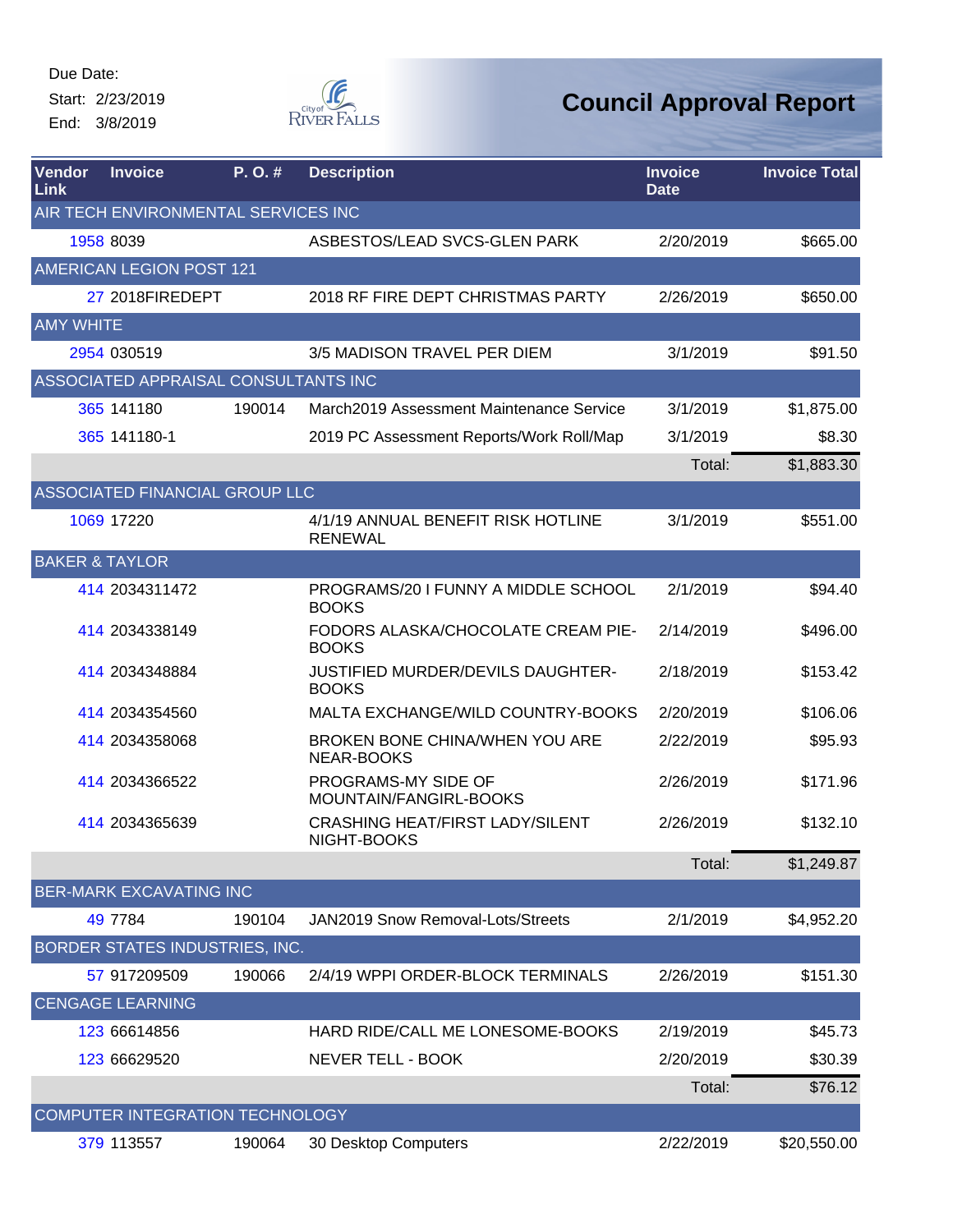Start: 2/23/2019 End: 3/8/2019



| Vendor<br>Link        | <b>Invoice</b>                        | $P. O.$ # | <b>Description</b>                                       | <b>Invoice</b><br><b>Date</b> | <b>Invoice Total</b> |
|-----------------------|---------------------------------------|-----------|----------------------------------------------------------|-------------------------------|----------------------|
|                       | 379 274619                            | 190030    | March19-Managed Backup Services                          | 3/1/2019                      | \$785.00             |
|                       | 379 274481                            | 190042    | March19 Co-Managed Services Agreement                    | 3/1/2019                      | \$3,466.25           |
|                       |                                       |           |                                                          | Total:                        | \$24,801.25          |
|                       | <b>CORPORATE FLEET SERVICES, INC.</b> |           |                                                          |                               |                      |
|                       | 2786 15572                            | 190009    | <b>MARCH19 LEASED PD VEHICLES</b>                        | 3/1/2019                      | \$1,135.14           |
|                       | 2786 M6582                            |           | <b>REGISTRATION RENEWAL-PD LEASED</b><br><b>VEHICLES</b> | 3/1/2019                      | \$277.65             |
|                       |                                       |           |                                                          | Total:                        | \$1,412.79           |
|                       | COUNTY-WIDE EXTINGUISHER SERVICE INC  |           |                                                          |                               |                      |
|                       | 854 11362                             |           | <b>EIGHT EXT INSPECTIONS</b>                             | 2/20/2019                     | \$32.00              |
|                       | <b>CREDIT SERVICE INTERNATIONAL</b>   |           |                                                          |                               |                      |
|                       | 3843 48382                            |           | PPE 02/24/2019                                           | 3/1/2019                      | \$568.42             |
|                       | DELTA DENTAL OF WISCONISN INC         |           |                                                          |                               |                      |
|                       | 2572 1274891<br><b>MARCH 2019</b>     |           | <b>MARCH 2019 VISION INSURANCE</b>                       | 3/1/2019                      | \$590.91             |
|                       | 2572 1274892<br><b>MARCH RET</b>      |           | MARCH 2019 RETIREE VISION INSURANCE                      | 3/1/2019                      | \$12.42              |
|                       |                                       |           |                                                          | Total:                        | \$603.33             |
| <b>DEMCO INC</b>      |                                       |           |                                                          |                               |                      |
|                       | 577 6552634                           |           | <b>JONTI-CRAFT BERRIES CHAIRS</b>                        | 2/18/2019                     | \$131.62             |
|                       | 577 6553183                           |           | DVD CASE/BOOK TAPE/CD<br>STORAGE/LABELS                  | 2/18/2019                     | \$772.83             |
|                       |                                       |           |                                                          | Total:                        | \$904.45             |
| <b>DISTRICT 2 INC</b> |                                       |           |                                                          |                               |                      |
|                       | 1451 2414                             |           | <b>ENG#15/HOT WATER HEATER KIT</b>                       | 2/27/2019                     | \$575.56             |
|                       | <b>DWD ENTERPRISES LLC</b>            |           |                                                          |                               |                      |
|                       | 2132 12185                            |           | WASH SOAP/SALT AWAY/LEMON WAX                            | 2/15/2019                     | \$550.00             |
| <b>EFTPS</b>          |                                       |           |                                                          |                               |                      |
|                       | 7 48380                               |           | PPE 02/24/2019                                           | 3/1/2019                      | \$77,689.29          |
|                       | <b>ENERGIS HOLDINGS LLC</b>           |           |                                                          |                               |                      |
|                       | 101 153                               | 190101    | North Substation/Relay Replacement                       | 2/12/2019                     | \$1,755.00           |
|                       | EO JOHNSON CO. INC                    |           |                                                          |                               |                      |
|                       | 98 24333695                           |           | <b>MAR19 LIBRARY RICOH COPIER</b>                        | 3/1/2019                      | \$125.74             |
|                       | 98 24374688                           |           | MARCH19-PD RICOH STANDARD PYMT                           | 3/4/2019                      | \$151.50             |
|                       |                                       |           |                                                          | Total:                        | \$277.24             |
|                       | <b>EXPRESS PERSONNEL SERVICES</b>     |           |                                                          |                               |                      |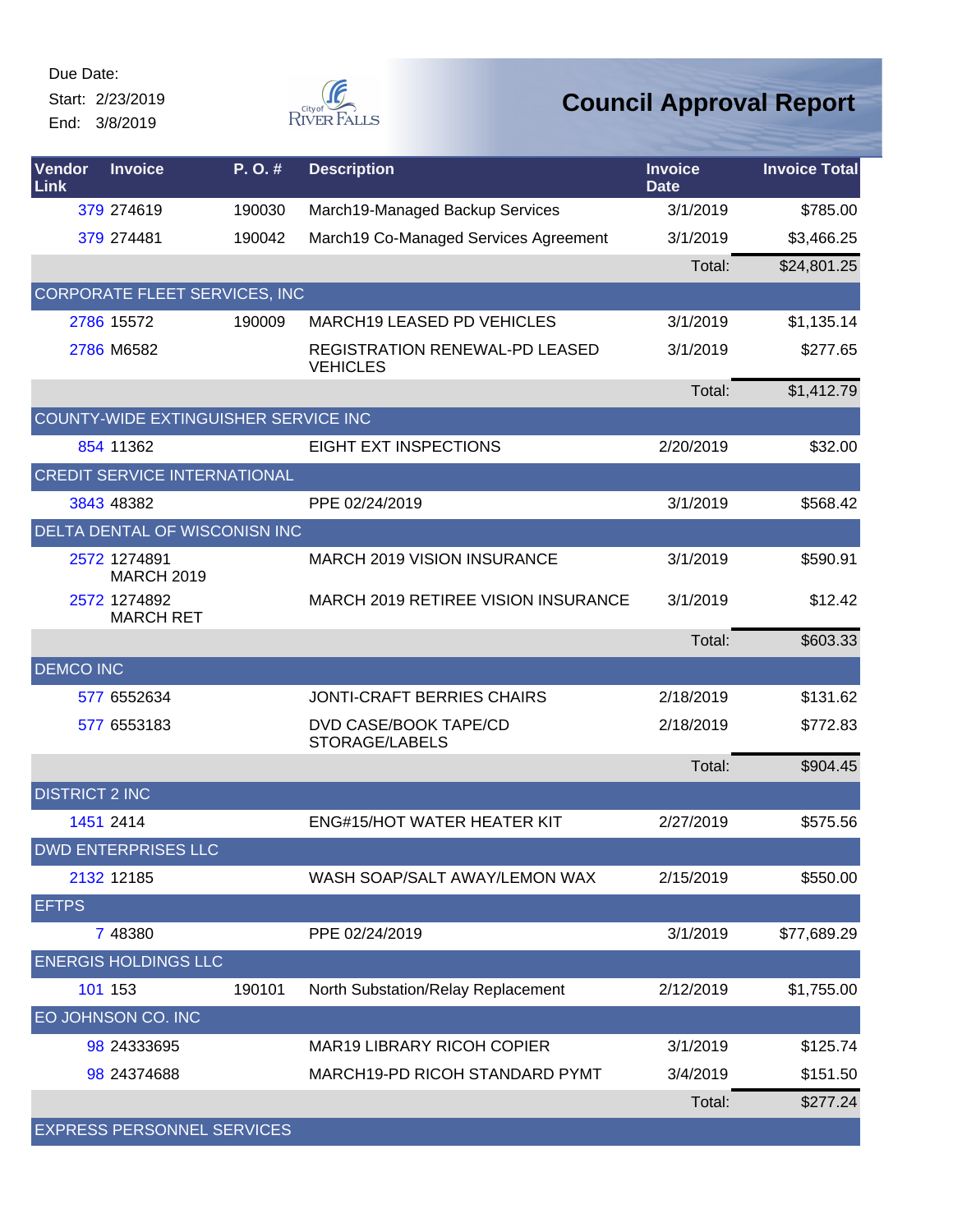Start: 2/23/2019 End: 3/8/2019



| Vendor<br><b>Link</b> | <b>Invoice</b>                       | P.O.#  | <b>Description</b>                                    | <b>Invoice</b><br><b>Date</b> | <b>Invoice Total</b> |
|-----------------------|--------------------------------------|--------|-------------------------------------------------------|-------------------------------|----------------------|
|                       | 109 21915209                         | 190019 | WkEnd 2/17-4.5Hrs-JWalte Winter/Spring<br>Seasonal    | 2/19/2019                     | \$82.13              |
|                       | 109 21946087                         | 190019 | WKEND 2/24 10.75HRS JMILLER/JWALTERS-<br><b>TEMPS</b> | 2/26/2019                     | \$202.03             |
|                       | 109 21946088                         | 190021 | WKEND 2/24-9HRS TRIXMANN WATER TEMP                   | 2/26/2019                     | \$170.82             |
|                       | 109 21946086                         | 190029 | WKEND 2/24-3HRS J.HAYES COMM INTERN                   | 2/26/2019                     | \$52.56              |
|                       | 109 21946086-1                       |        | WKEND 2/24-12HRS JHAYES-RFMU<br><b>PROJECT</b>        | 2/26/2019                     | \$210.24             |
|                       | 109 21976863                         | 190021 | WKEND 3/3-14HRS TRIXMANN-TEMP HELP                    | 3/5/2019                      | \$265.72             |
|                       | 109 21976861                         | 190029 | WKEND 3/3-15HRS JHAYES-COMM INTERN                    | 3/5/2019                      | \$262.80             |
|                       | 109 21976862                         | 190019 | WKEND 3/3-13.5HRS MILLER/WALTERS<br><b>TEMP HELP</b>  | 3/5/2019                      | \$252.22             |
|                       |                                      |        |                                                       | Total:                        | \$1,498.52           |
|                       | <b>FBG SERVICE CORPORATION</b>       |        |                                                       |                               |                      |
|                       | 364 843728                           | 190081 | <b>Feb2019 Janitorial Services Contract</b>           | 2/28/2019                     | \$4,866.00           |
|                       | FIRST NATIONAL BANK - RF SECTION 125 |        |                                                       |                               |                      |
|                       | 6 48379                              |        | PPE 02/24/2019                                        | 3/1/2019                      | \$3,909.27           |
|                       | FORUM COMMUNICATION CO               |        |                                                       |                               |                      |
|                       | 234 2076605                          |        | FEB19 JOURNAL ADS/INSERTS                             | 2/28/2019                     | \$704.66             |
| <b>GMTZ LLC</b>       |                                      |        |                                                       |                               |                      |
|                       | 2629 STERLING                        |        | REFUND-ELECTRICAL EXT/STERLING<br>PONDS INSTALL       | 2/20/2019                     | \$16,120.26          |
|                       | <b>GORMAN, DANIEL J</b>              |        |                                                       |                               |                      |
|                       | 3349 030619                          |        | 3/6/19 ELKHART LAKE TRAVEL PER DIEM                   | 3/1/2019                      | \$173.70             |
|                       | <b>HEALTH PARTNERS</b>               |        |                                                       |                               |                      |
|                       | 356 87931985<br><b>MARCH 2019</b>    |        | <b>MARCH 2019 HEALTH DENTAL INSURANCE</b>             | 3/1/2019                      | \$178,415.88         |
|                       | <b>HIGH TECH CLEANING SERVICE</b>    |        |                                                       |                               |                      |
|                       | 848 1107                             |        | 2/21/19 BIOHAZARD WASTE CLEANUP                       | 2/21/2019                     | \$85.00              |
|                       | HUEBSCH LAUNDRY COMPANY              |        |                                                       |                               |                      |
|                       | 146 4230926                          | 190022 | 2/6 LIBRARY BRUSHMAT SERVICE                          | 2/6/2019                      | \$68.98              |
|                       | 146 4234230                          | 190017 | 02/13 HUEBSCH WWTP UNIFORMS                           | 2/13/2019                     | \$44.74              |
|                       | 146 4238009                          | 190035 | 2/20 HUEBSCH PW UNIFORMS                              | 2/20/2019                     | \$659.18             |
|                       | 146 4238213                          | 190017 | 2/20 HUEBSCH WWTP UNIFORMS                            | 2/20/2019                     | \$44.74              |
|                       | 146 4238212                          | 190035 | 2/20 HUEBSCH PW UNIFORMS                              | 2/20/2019                     | \$121.35             |
|                       | 146 4238211                          | 190016 | 2/20 HUEBSCH WATER UNIFORMS                           | 2/20/2019                     | \$40.28              |
|                       | 146 4238210                          | 190011 | 2/20 HUEBSCH ELECTRIC UNIFORM                         | 2/20/2019                     | \$250.59             |
|                       | 146 4238928                          | 190022 | 2/20 LIBRARY BRUSHMAT SERVICE                         | 2/20/2019                     | \$86.08              |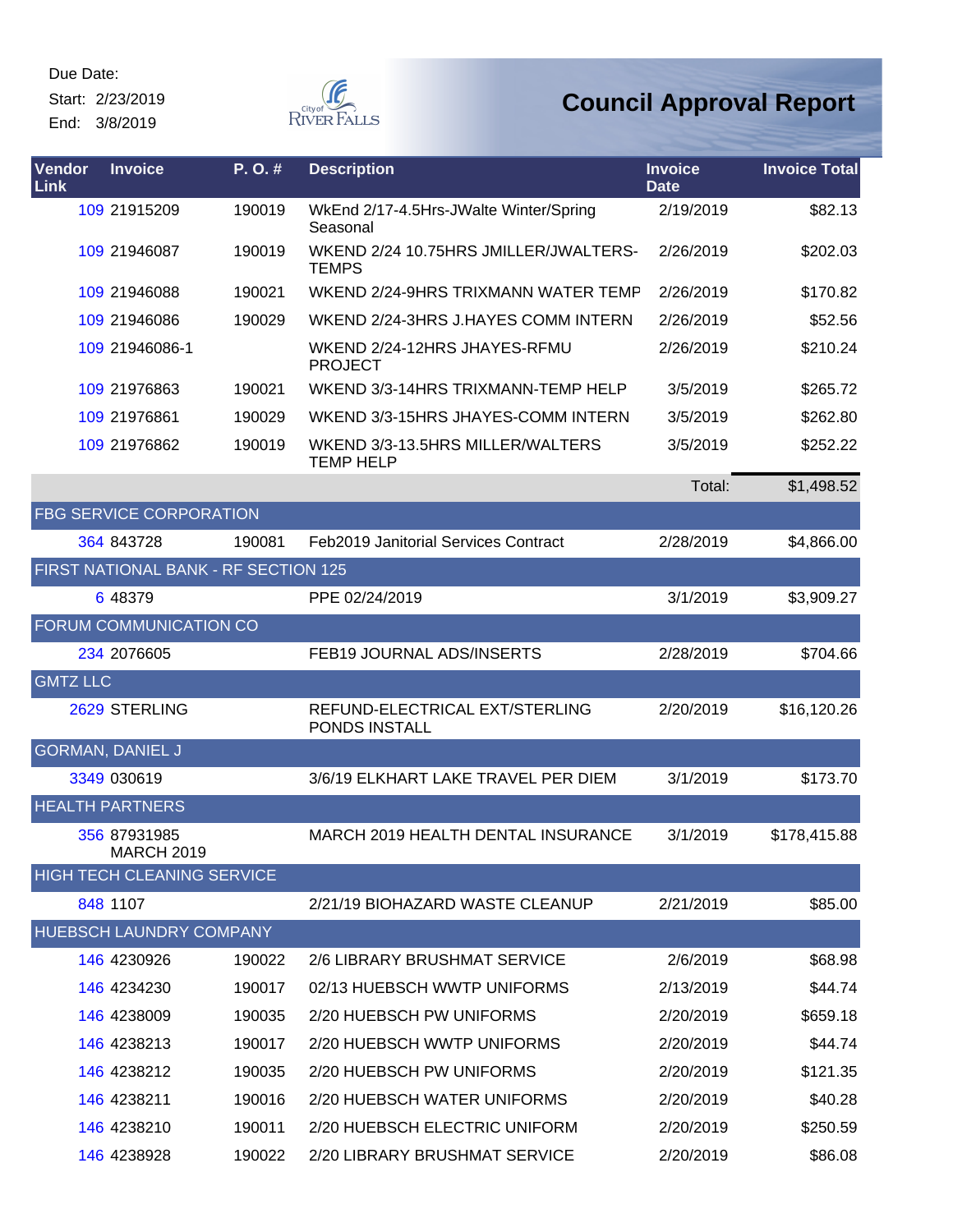Start: 2/23/2019 End: 3/8/2019



| Vendor<br><b>Link</b>  | <b>Invoice</b>                      | P.O.#  | <b>Description</b>                                  | <b>Invoice</b><br><b>Date</b> | <b>Invoice Total</b> |
|------------------------|-------------------------------------|--------|-----------------------------------------------------|-------------------------------|----------------------|
|                        | 146 4242977                         | 190018 | 2/27 CITY HALL BRUSHMAT SERVICE                     | 2/27/2019                     | \$56.92              |
|                        | 146 4242263                         | 190011 | 2/27 HUEBSCH ELECTRIC UNIFORM                       | 2/27/2019                     | \$250.59             |
|                        | 146 4242264                         | 190016 | 2/27 HUEBSCH WATER UNIFORMS                         | 2/27/2019                     | \$40.28              |
|                        | 146 4242265                         | 190035 | 2/27 HUEBSCH PW UNIFORMS                            | 2/27/2019                     | \$121.35             |
|                        | 146 4242266                         | 190017 | 2/27 HUEBSCH WWTP UNIFORMS                          | 2/27/2019                     | \$44.74              |
|                        | 146 4242963                         | 190047 | 2/27 PD BRUSHMAT SVC                                | 2/27/2019                     | \$55.59              |
|                        | 146 4242979                         | 190072 | 2/27 WWTP RUG SERVICE                               | 2/27/2019                     | \$93.44              |
|                        | 146 4243087                         |        | <b>HEAVY SAFETY PARKAS</b>                          | 2/27/2019                     | \$651.92             |
|                        | 146 4242971                         | 190044 | 2/27 LINEN/BRUSHMAT SVC                             | 2/28/2019                     | \$47.96              |
|                        |                                     |        |                                                     | Total:                        | \$2,678.73           |
|                        | <b>INSPIRING ACTIONS LLC</b>        |        |                                                     |                               |                      |
| 3860 180               |                                     |        | ON-SITE YOGA CLASSES/JULY2019                       | 2/7/2019                      | \$300.00             |
|                        |                                     |        | INTERNATIONAL CITY MGMT ASSOC RETIREMENT CORP       |                               |                      |
|                        | 1 48374                             |        | PPE 02/24/2019                                      | 3/1/2019                      | \$16,491.92          |
|                        | 1 48375                             |        | PPE 02/24/2019                                      | 3/1/2019                      | \$535.56             |
|                        |                                     |        |                                                     | Total:                        | \$17,027.48          |
| <b>J&amp;J GIS LLC</b> |                                     |        |                                                     |                               |                      |
|                        | 651 FEB19                           | 190065 | FEB19 GIS Services                                  | 2/28/2019                     | \$1,890.00           |
| <b>JASON STROUD</b>    |                                     |        |                                                     |                               |                      |
|                        | 3552 021919                         |        | 2/19/19 OSHKOSH TRAVEL PER DIEM                     | 2/27/2019                     | \$137.50             |
|                        | JH LARSON ELECTRICAL COMPANY        |        |                                                     |                               |                      |
|                        | 159 S101949432.00                   |        | 2/25 JOURNAL BLDG/ LAMPS                            | 2/25/2019                     | \$125.00             |
|                        | 159 S101949432.00<br>2              |        | 2/25 JOURNAL BLDG/ADDITIONAL LAMPS                  | 2/25/2019                     | \$717.66             |
|                        | 159 S101949432.00<br>3              |        | 2/22 ORDER-FLUORESCENT PENTRON<br><b>LAMPS</b>      | 2/27/2019                     | \$124.52             |
|                        |                                     |        |                                                     | Total:                        | \$967.18             |
| JOHNSON, VIRGIL        |                                     |        |                                                     |                               |                      |
|                        | 167 031819                          |        | 03/18/19 GREEN BAY TRAVEL PER DIEM                  | 3/6/2019                      | \$150.50             |
|                        | JORDAN TRANSFORMER LLC              |        |                                                     |                               |                      |
|                        | 1955 14651                          | 170411 | Power Plant Transformer Re-Man                      | 2/15/2019                     | \$12,500.00          |
|                        | <b>KNIGHT BARRY TITLE</b>           |        |                                                     |                               |                      |
|                        | 2788 136100                         |        | REFUND-HERUM RFMU OVERPYMT/552<br><b>BIRCHCREST</b> | 2/28/2019                     | \$137.40             |
|                        | <b>KRAUSE POWER ENGINEERING LLC</b> |        |                                                     |                               |                      |
|                        | 171 FEB19UWRF                       | 180428 | THRU JAN19-UWRF 2019 REFEED                         | 2/2/2019                      | \$2,368.53           |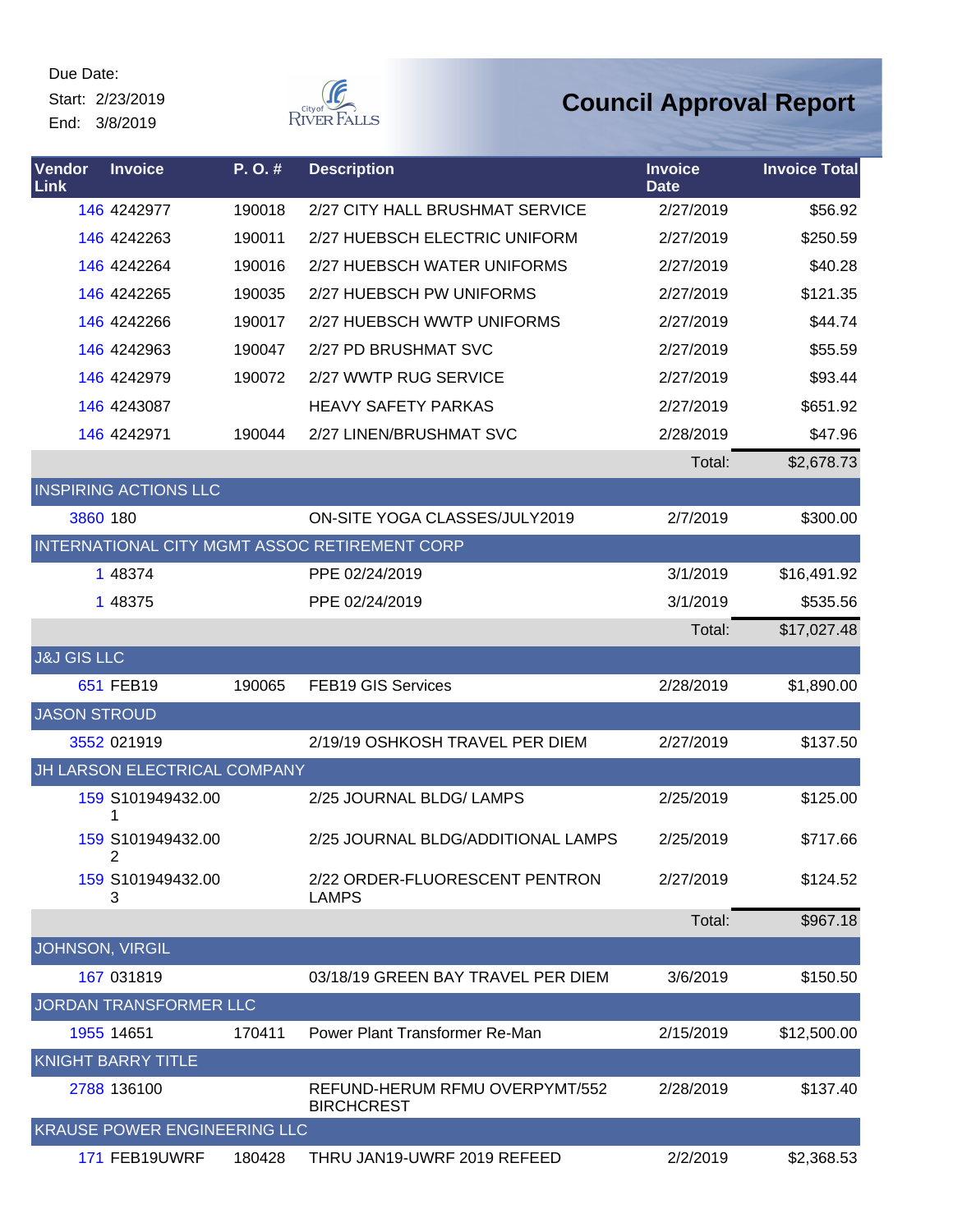Start: 2/23/2019 End: 3/8/2019



| Vendor<br>Link         | <b>Invoice</b>                          | P. O. # | <b>Description</b>                                       | <b>Invoice</b><br><b>Date</b> | <b>Invoice Total</b> |
|------------------------|-----------------------------------------|---------|----------------------------------------------------------|-------------------------------|----------------------|
|                        | LINCOLN NATIONAL LIFE INSURANCE COMPANY |         |                                                          |                               |                      |
|                        | 3066 383740919<br><b>MARCH 2019</b>     |         | MARCH 2019 LIFE/AD&D/LTD                                 | 3/1/2019                      | \$4,800.60           |
|                        | 3066 3837402196<br>MARCH2019            |         | MARCH 2019 AD&D/VOL AD&D                                 | 3/1/2019                      | \$253.68             |
|                        |                                         |         |                                                          | Total:                        | \$5,054.28           |
| <b>MIDWEST TAPE</b>    |                                         |         |                                                          |                               |                      |
|                        | 409 97008954                            |         | CALIFORNIA GIRLS-AUDIO MATERIAL                          | 2/18/2019                     | \$39.99              |
|                        | 409 97008956                            |         | SILENT NIGHT - AUDIO MATERIAL                            | 2/18/2019                     | \$34.99              |
|                        | 409 97043698                            |         | ISLAND OF SEA WOMEN/NEVER TELL-<br><b>AUDIO MATERIAL</b> | 2/26/2019                     | \$116.97             |
|                        | 409 97043696                            |         | GIRL WASH YOUR FACE-AUDIO MATERIAL                       | 2/26/2019                     | \$29.99              |
|                        |                                         |         |                                                          | Total:                        | \$221.94             |
|                        | <b>MORTON SALT INC</b>                  |         |                                                          |                               |                      |
|                        | 3764 5401777423                         | 190051  | 2/11-Road Salt Delivery                                  | 2/11/2019                     | \$3,890.90           |
|                        | 3764 5401787413                         | 190051  | 2/19-Road Salt Delivery                                  | 2/19/2019                     | \$8,005.98           |
|                        | 3764 5401790740                         | 190051  | 2/21-Road Salt Delivery                                  | 2/21/2019                     | \$2,062.13           |
|                        | 3764 5401792433                         | 190051  | 2/22-Road Salt Delivery                                  | 2/22/2019                     | \$4,091.82           |
|                        |                                         |         |                                                          | Total:                        | \$18,050.83          |
|                        | <b>MY RECEPTIONIST INC</b>              |         |                                                          |                               |                      |
|                        | 192 S022030306                          | 190023  | MARCH19-RFMU AFTER HOURS PHONE<br><b>SERVICE</b>         | 3/6/2019                      | \$100.00             |
|                        | NORTHERN STATES POWER COMPANY WI        |         |                                                          |                               |                      |
|                        | 344 626925622                           |         | FEB19 PRESCOTT AMB ENERGY BILL                           | 2/18/2019                     | \$284.32             |
|                        | ONE TIME PAY VENDOR                     |         |                                                          |                               |                      |
|                        | 9999 LA POBLANA<br><b>LLC</b>           |         | REFUND PUBLICATION FEE APP<br><b>UNFINISHED</b>          | 3/24/2016                     | \$30.00              |
|                        | 9999 2825-04<br><b>BROWN GREG</b>       |         | RFMU FINAL BILL OVERPAYMENT 215 S 4TH<br>ST              | 6/22/2016                     | \$227.07             |
|                        | 9999 733735                             |         | REFUND-LOST DVD/LOVE COMES SOFTLY                        | 2/26/2019                     | \$14.98              |
|                        | 9999 15-18-275C                         |         | KOLSON/CALL 15-18-275C                                   | 2/27/2019                     | \$156.58             |
|                        | 9999 WI0710200                          |         | MBRUCKMOSER-WARRANT/CFS_2019-720                         | 3/5/2019                      | \$124.00             |
|                        |                                         |         |                                                          | Total:                        | \$552.63             |
|                        | PAYMENT SERVICE NETWORK INC             |         |                                                          |                               |                      |
|                        | 206 190017                              | 190024  | FEB19 RFMU PAYMENT PROCESSING SVC                        | 2/28/2019                     | \$816.35             |
| <b>PELION BENEFITS</b> |                                         |         |                                                          |                               |                      |
|                        | 5 48378                                 |         | PPE 02/24/2019                                           | 3/1/2019                      | \$637.28             |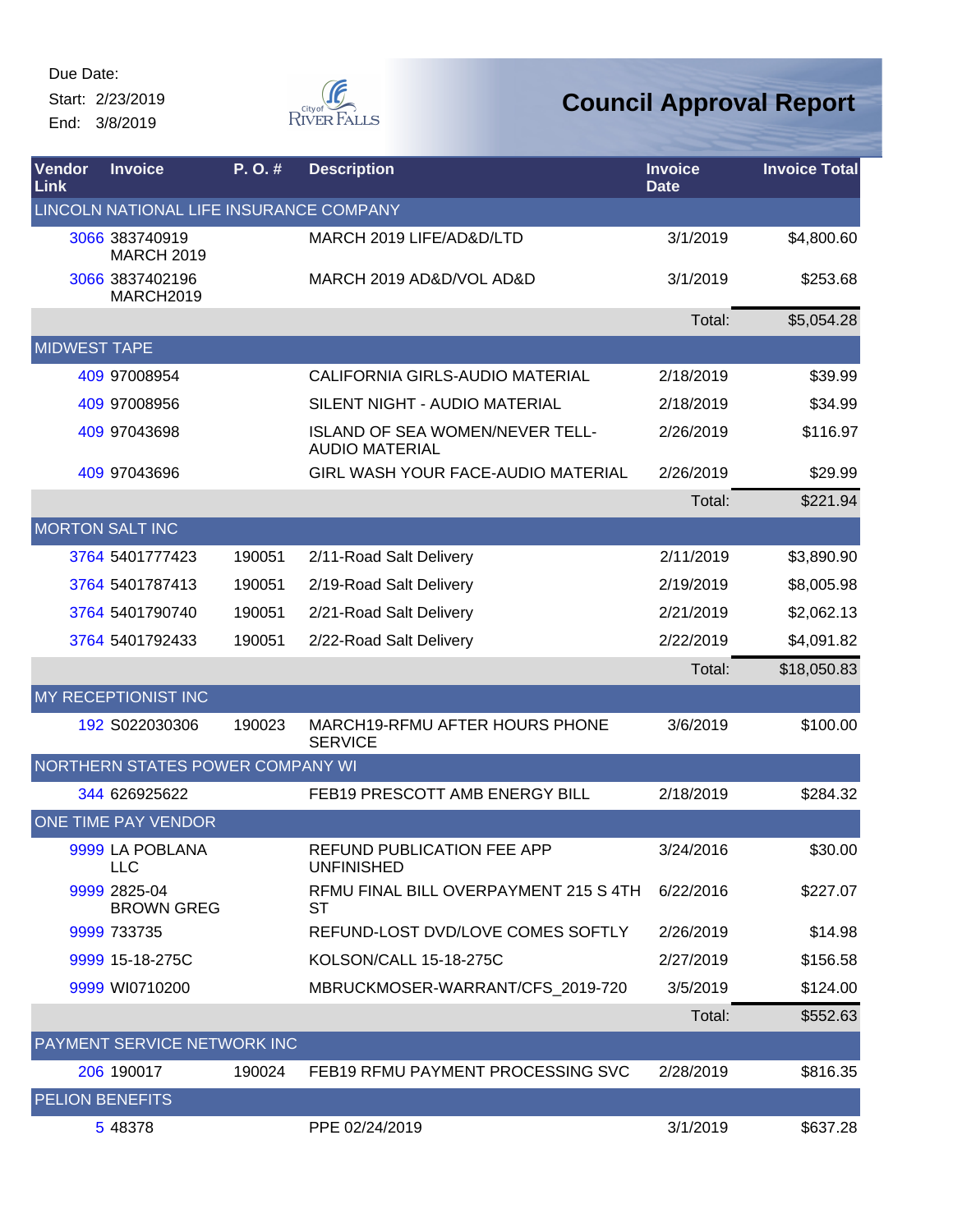Start: 2/23/2019 End: 3/8/2019



| Vendor<br>Link  | <b>Invoice</b>                       | P.O.#  | <b>Description</b>                                    | <b>Invoice</b><br><b>Date</b> | <b>Invoice Total</b> |
|-----------------|--------------------------------------|--------|-------------------------------------------------------|-------------------------------|----------------------|
| PETERSON, AMY   |                                      |        |                                                       |                               |                      |
|                 | 2084 031219                          |        | 03/12/19 CHICAGO TRAVEL PER DIEM                      | 3/5/2019                      | \$234.00             |
|                 | PIERCE COUNTY TREASURER              |        |                                                       |                               |                      |
|                 | 210 20191STINSTAL                    |        | FEB19 1ST INSTALL COLLECTION-<br><b>STMTS/REFUNDS</b> | 2/21/2019                     | \$4,013.75           |
|                 | PJ KORTENS AND COMPANY INC           |        |                                                       |                               |                      |
|                 | 3253 10021107                        | 180099 | SERVICE ORDER 180245/CONTROL<br><b>UPGRADE LABOR</b>  | 2/1/2019                      | \$13,315.56          |
|                 | 3253 10021107-1                      | 190105 | Labor/RF Control Upgrade                              | 2/1/2019                      | \$8,352.02           |
|                 |                                      |        |                                                       | Total:                        | \$21,667.58          |
|                 | RFMU PAYMENTS OR REFUNDS             |        |                                                       |                               |                      |
|                 | 990610 439302                        |        | RFMU OVERPYMT-#4393-02                                | 11/20/2018                    | \$169.00             |
|                 | 990610 900301                        |        | REFUND-RFMU OVERPYMT #9003-01                         | 2/18/2019                     | \$145.66             |
|                 |                                      |        |                                                       | Total:                        | \$314.66             |
|                 | RIVER FALLS CHAMBER OF COMMERCE INC  |        |                                                       |                               |                      |
|                 | 225 4TH QRT 2018<br><b>ROOM TX</b>   |        | 2018 4TH QRT ROOM TAX - MISSING 1<br><b>MOTEL</b>     | 3/1/2019                      | \$17,294.07          |
|                 | RIVER FALLS SENIOR CITIZENS          |        |                                                       |                               |                      |
|                 | 438 MARCH19                          |        | MARCH2019 SENIOR CENTER                               | 3/1/2019                      | \$500.00             |
| SAHNOW, JACKIE  |                                      |        |                                                       |                               |                      |
|                 | 3839 030519                          |        | 3/5 MADISON TRAVEL PER DIEM                           | 3/1/2019                      | \$91.50              |
|                 | <b>SECURITY FINANCIAL BANK</b>       |        |                                                       |                               |                      |
|                 | <b>12 MARCH</b><br><b>RETIREE GC</b> |        | RETIREE GIFT CARDS D HILL/J KILLIAN                   | 2/28/2019                     | \$309.90             |
| <b>SHI CORP</b> |                                      |        |                                                       |                               |                      |
|                 | 1155 B09537512                       |        | <b>ACROBAT DC FOR TEAMS</b>                           | 2/18/2019                     | \$46.72              |
|                 | SHRED-IT US HOLDCO, INC              |        |                                                       |                               |                      |
|                 | 2439 8126696448                      | 190060 | <b>FEB19 SHREDDING SERVICES</b>                       | 2/22/2019                     | \$219.60             |
|                 | ST CROIX VALLEY NATURAL GAS CO       |        |                                                       |                               |                      |
|                 | 255 JAN19                            |        | JAN 2019 NATURAL GAS BILL                             | 1/31/2019                     | \$13,179.73          |
|                 | <b>STATE TREASURER</b>               |        |                                                       |                               |                      |
|                 | 260 JAN-APR2019                      |        | JAN-APR19 ELEC/WATER/SEWER REVENUE<br><b>BONDS</b>    | 3/1/2019                      | \$867,718.00         |
|                 |                                      |        | STATEWIDE ENERGY EFFICIENCY & RENEWABLES ADMIN INC    |                               |                      |
|                 | 243 JAN19                            |        | JAN19 CTC ENERGY EFFICIENCY<br><b>FUNDS/FOCUS</b>     | 2/26/2019                     | \$4,527.80           |
|                 | STUART C IRBY TOOL AND SAFETY        |        |                                                       |                               |                      |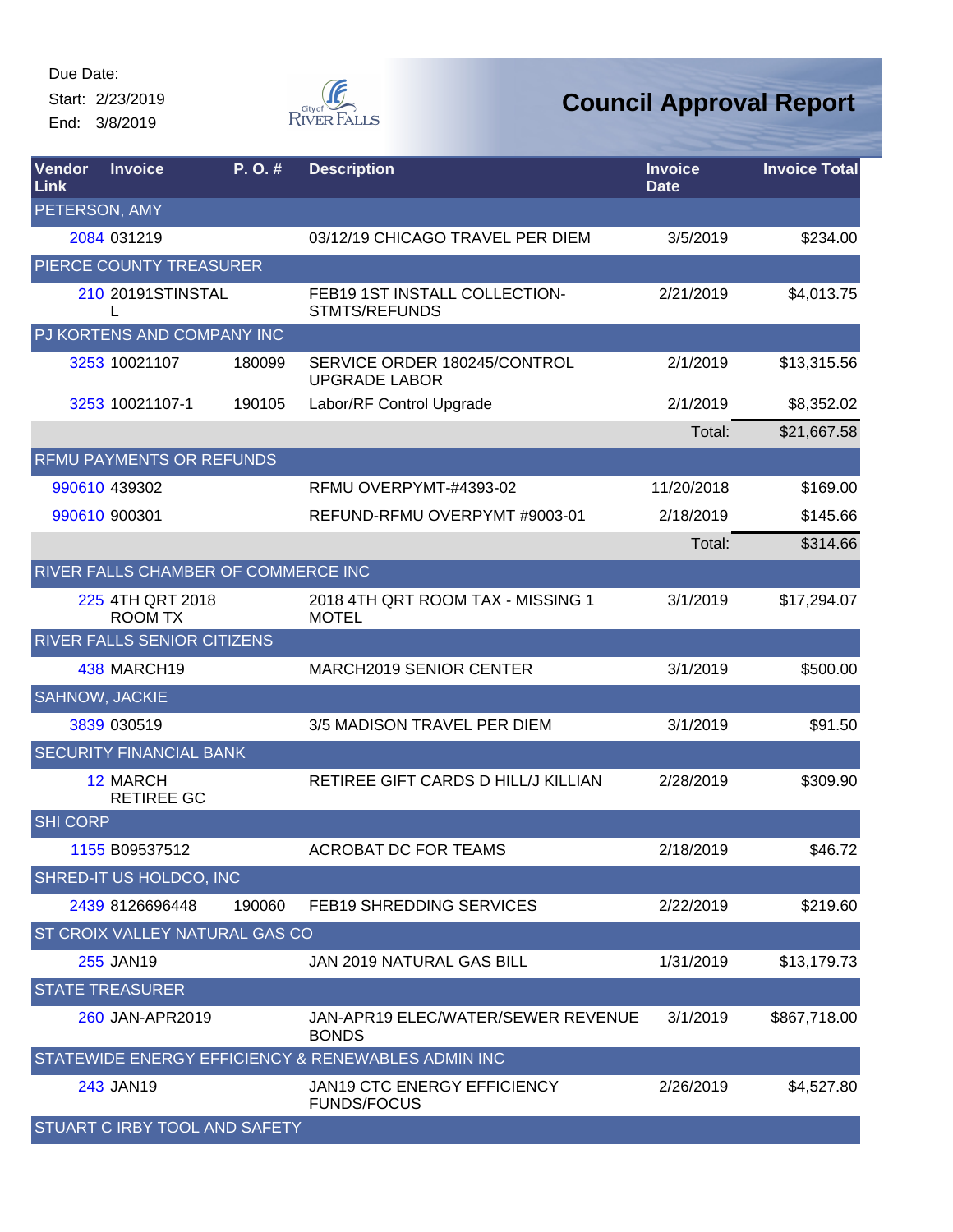Start: 2/23/2019

End: 3/8/2019



| <b>Vendor</b><br>Link | <b>Invoice</b>             | P.O.#  | <b>Description</b>                                     | <b>Invoice</b><br><b>Date</b> | <b>Invoice Total</b> |
|-----------------------|----------------------------|--------|--------------------------------------------------------|-------------------------------|----------------------|
|                       | 156 S011216093.00          | 190067 | 50 COMP LUGS/ELECTRIC                                  | 2/18/2019                     | \$307.50             |
|                       | 156 S011222376.00<br>2     | 190077 | <b>TWO JOBSITE FANS</b>                                | 2/20/2019                     | \$160.00             |
|                       |                            |        |                                                        | Total:                        | \$467.50             |
|                       | SURVALENT TECHNOLOGY INC   |        |                                                        |                               |                      |
|                       | 3170 U17783                | 180010 | FINAL 25% PYMT-SCADA SOFTWARE<br><b>INSTALLATION</b>   | 2/21/2019                     | \$33,533.23          |
|                       | <b>TYLER TECHNOLOGIES</b>  |        |                                                        |                               |                      |
|                       | 381 045-253528             |        | 4/1/19-3/31/19 MUNIS ANNUAL SUPPORT-<br>WO/PROJECT/INV | 3/1/2019                      | \$4,835.30           |
|                       | USIC LOCATING SERVICES LLC |        |                                                        |                               |                      |
|                       | 286 319537                 | 190037 | FEB2019 LOCATING STORM / SANITARY                      | 2/28/2019                     | \$247.72             |
|                       | 286 319536                 | 190069 | FEB2019 LOCATING WATER / ELECTRIC                      | 2/28/2019                     | \$514.17             |
|                       |                            |        |                                                        | Total:                        | \$761.89             |
|                       | <b>VERSA VEND VENDING</b>  |        |                                                        |                               |                      |
|                       | 1205 2114:019095           |        | LIBRARY 2/27/19 COFFEE                                 | 2/27/2019                     | \$104.00             |
|                       | WELD RILEY, S.C.           |        |                                                        |                               |                      |
|                       | 301 24443                  |        | JAN19 MILEAGE/ZONING/HANSON TRUST<br><b>EASEMENT</b>   | 2/21/2019                     | \$1,044.08           |
|                       | 301 24444                  |        | JAN19 KK COOPERATIVE PLAN                              | 2/21/2019                     | \$323.00             |
|                       | 301 24445                  |        | JAN19 2815 PRAIRIE DR                                  | 2/21/2019                     | \$697.00             |
|                       | 301 24442                  |        | <b>JAN19 AGENDA/MTGS</b>                               | 2/21/2019                     | \$1,088.00           |
|                       |                            |        |                                                        | Total:                        | \$3,152.08           |
|                       |                            |        | WEST CENTRAL WI COMMUNITY ACTION AGENCY INC            |                               |                      |
|                       | 3857 2019GRANT             |        | 2019 WEATHERIZATION/HEATING CRISIS<br><b>GRANT</b>     | 2/26/2019                     | \$4,500.00           |
|                       | <b>WI CHILD SUPPORT</b>    |        |                                                        |                               |                      |
|                       | 4 48377                    |        | PPE 02/24/2019                                         | 3/1/2019                      | \$323.07             |
|                       | WI DEPARTMENT OF REVENUE   |        |                                                        |                               |                      |
|                       | 3 48376                    |        | PPE 02/24/2019                                         | 3/1/2019                      | \$16,173.24          |
|                       | <b>WI DEPT OF JUSTICE</b>  |        |                                                        |                               |                      |
|                       | 422 L4801T/FEB19           |        | <b>FEB19 BACKGROUND CHECKS</b>                         | 2/28/2019                     | \$91.00              |
|                       | <b>WI DEPT OF REVENUE</b>  |        |                                                        |                               |                      |
|                       | 777 900306                 |        | DOR FEE-KARLEIGH WOLKERSTORFER                         | 2/26/2019                     | \$51.05              |
|                       | <b>WI SUPREME COURT</b>    |        |                                                        |                               |                      |
|                       | 331 2019 47-0276           |        | <b>2019 DGORMAN JUDICIAL EDUCATION</b>                 | 3/1/2019                      | \$700.00             |
| <b>WPPI ENERGY</b>    |                            |        |                                                        |                               |                      |